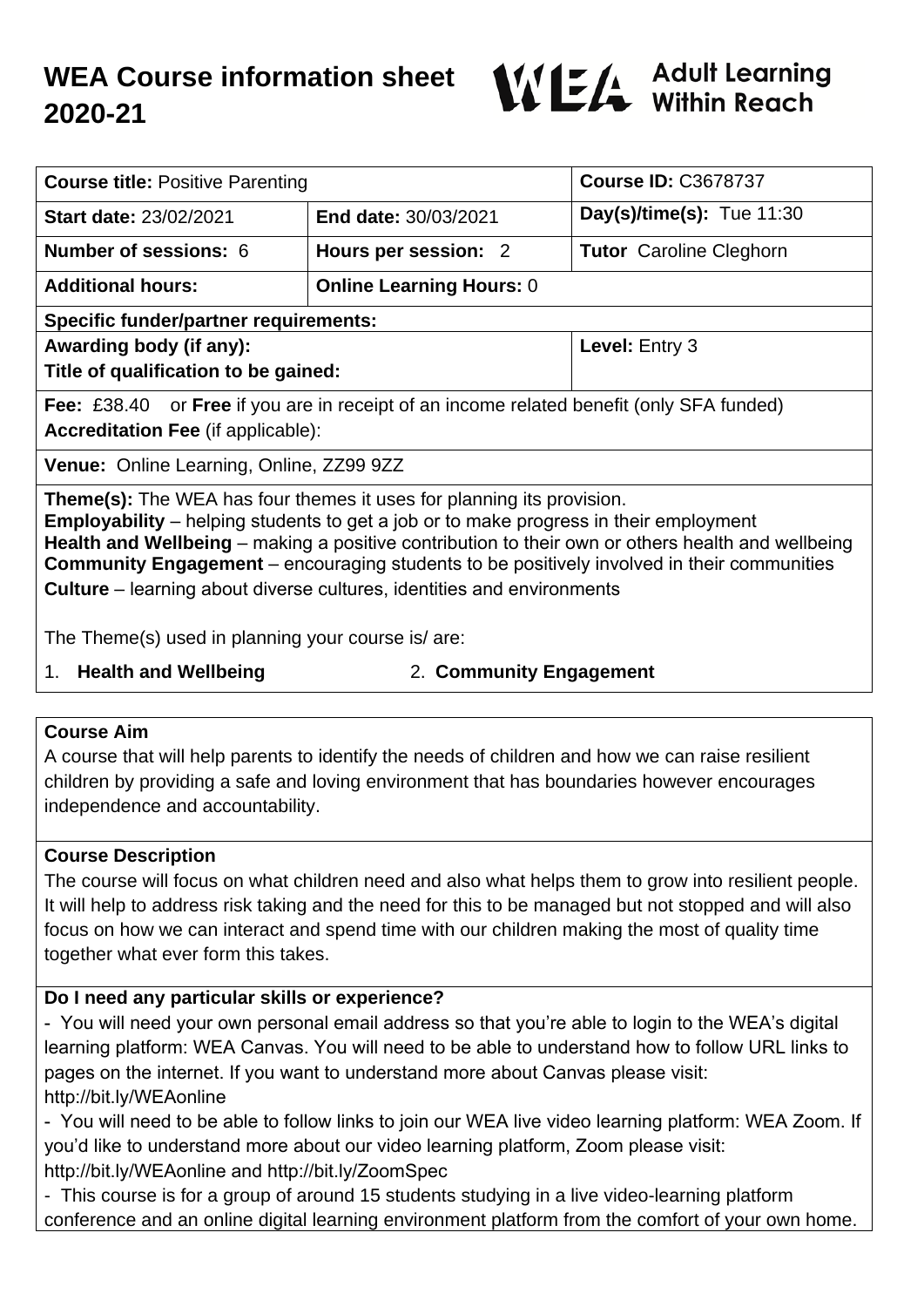- No skills or experience needed
- This course is for beginners
- This course is for improvers
- This course is suitable for beginners and improvers

### **What will I achieve?**

### **By the end of the course I will be able to:**

- 1. Understand then importance of setting boundaries and how to manage expectations
- 2. Understand the importance of being a parent first and a friend second
- 3. Acknowledge different parenting techniques and adopt a style that works for your family
- 4. Recognise that children will not always tow the line and that you need to have a plan in place for when things don't go to plan
- 5. Improving active listening skills and opportunities to spend time together

### **What teaching methods will be used and will there be work outside of the class?**

- The WEA's digital learning platform, Canvas will be used to provide resources or to support lessons, enable assessment, provide learner feedback and for other activities for individuals away from the course. If you want to understand more about our digital learning platform please visit: http://bit.ly/WEAonline

- The WEA tutor will use a range of different teaching and learning methods and encourage you and the group to be actively involved in your learning
- You will be expected to carry out a range of activities in your own time

# **What kind of feedback can I expect from the tutor?**

- You will be able to keep a record of your progress and achievement using photos, audio, text or documents uploaded into the WEA's digital learning platform, WEA Canvas.

- Your tutor will provide written, text and audio feedback recorded in WEA Canvas, WEA's digital learning platform.

- You will be able to keep a digital portfolio of your work on WEA's digital learning platform, Canvas.
- A range of informal activities will be used by the tutor to see what you are learning which may include quizzes, question and answer, small projects and discussion
- You will have opportunities to discuss your progress with your tutor
- You will be encouraged to share your work with the group and discuss your learning
- You will be encouraged to consider other students work and give your opinions and suggestions

# **What else do I need to know? Is there anything I need to bring?**

- What you need: You will need an internet connection, speakers, a microphone and a webcam so that you can use our video learning platform, Zoom. If you'd like to understand more Zoom please visit: http://bit.ly/ZoomSpec

- You will also need access to the internet outside of your sessions. You could do this using a smart phone, tablet, laptop or a desktop computer (at home or through a library etc.).

- You will need a personal email address to join the WEA's digital learning platform, Canvas so that you can receive resources, record your progress and achievement and to work with others and share ideas. If you want to understand more about our digital learning platform please visit: http://bit.ly/WEAonline